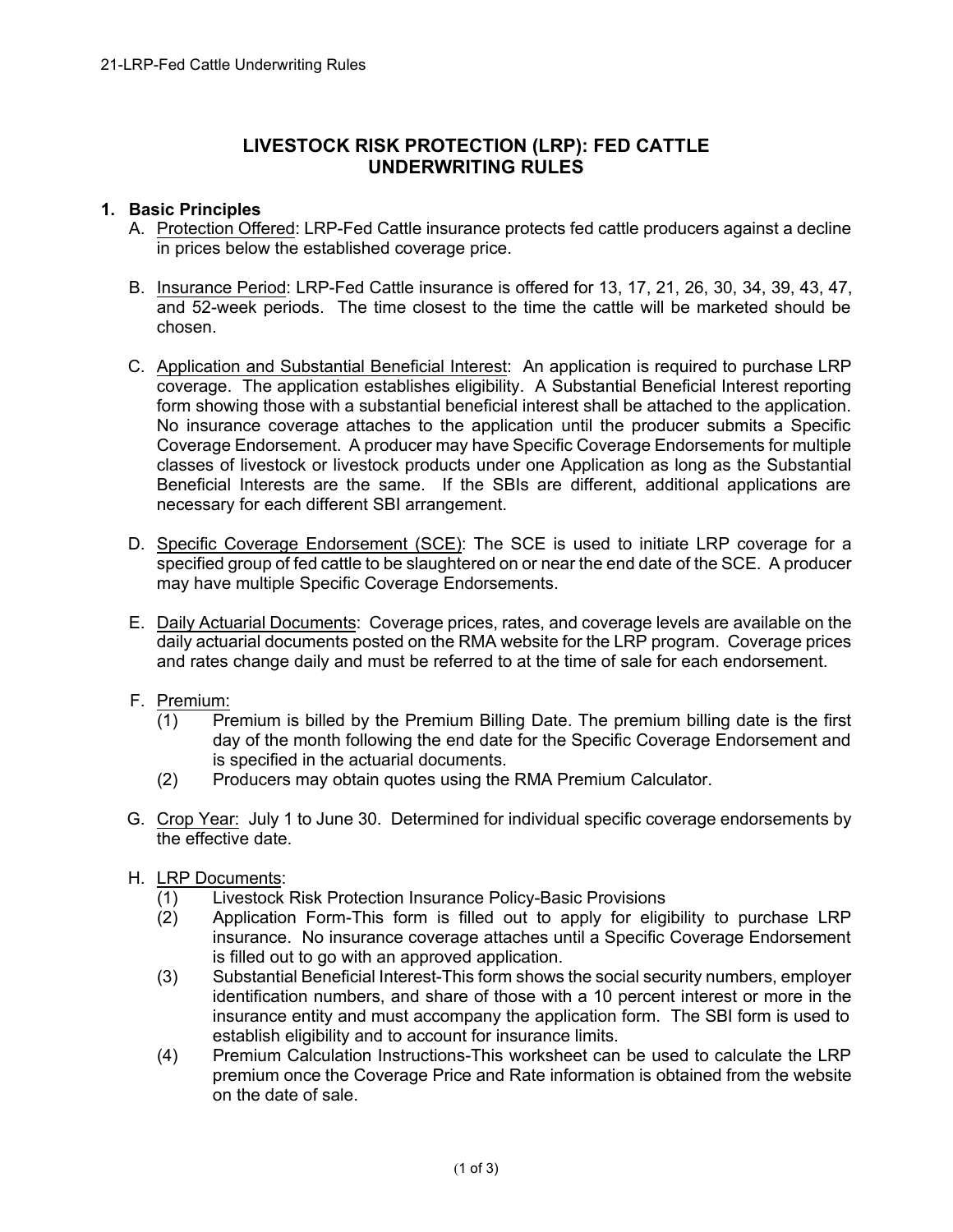- (5) Specific Coverage Endorsement-The part of the policy that describes coverage of fed cattle.
- (6) Specific Coverage Endorsement Form-This form is filled out to attach coverage to the policy. An approval number must be obtained from RMA to show that the endorsement has been approved. Only approved agents and companies participating in the Livestock Price Reinsurance Agreement may obtain approval numbers.
- (7) Assignment of Indemnity Form-This form is used for assigning any indemnity to a third party.
- (8) Transfer of Right to Indemnity Form-This form is used if the cattle are sold prior to the end of insurance period to transfer any indemnity to the new owner (providing the new owner meets eligibility requirements).
- (9) Claim Form-If the actual ending value, as specified in the Specific Coverage Endorsement, is below the coverage price, this form must be completed and sent to the company within 60 days following the end date. An indemnity payment will be made within 60 days of receipt of the claim form.
- (10) Special Provisions-May be obtained from the RMA website [\(www.rma.usda.gov/\)](https://www.rma.usda.gov/) and are part of the policy materials.
- I. Area: The LRP-Fed Cattle program is offered in all counties in all states.
- J. Continuous Policy: If the policy is not cancelled in writing by June 30, the policy (but not any Specific Coverage Endorsements) will automatically renew. The policy may be cancelled at any time unless a Specific Coverage Endorsement is in effect.

# **2. Limitations**

- A. Annual Policy Limits: The annual limitation of the number of head of fed cattle that may be covered during the crop year is 12,000 head. For the insured entity, the number of insured cattle will be totaled and may not be more than 12,000 head. The Substantial Beneficial Interest form will be used to determine the total head insured by any individual. For example: Smith Farms has 2,000 head insured under LRP. John Smith has a substantial beneficial interest in Smith Farms and has 90 percent interest (2,000 \* .90 = 1,800 head). John Smith also has cattle under his own name and wants to insure 1,000 head. The total cattle insured by John Smith are:  $1,800 + 1,000 = 2,800$  head which is below the crop year limit of 12,000 head.
- B. Endorsement Limits: A limitation of 6,000 head of fed cattle may be insured under any one Specific Coverage Endorsement.

# **3. Coverage**

- A. Coverage Prices: The prices that can be insured by the producer. They change daily and must be obtained from the RMA website. Premium rates correspond to the coverage prices.
- B. Coverage Levels: Calculated based on the chosen coverage price. Coverage levels will range from 70% to 100%.
- C. Availability of Coverage: Coverage information is found exclusively on the daily Actuarial Documents and is applicable only for the date of sale. Coverage can be purchased from the time prices and rates are published on the RMA website and ending on the following calendar day at 9:00 a.m. Central Time, or as otherwise specified in the Special Provisions. Coverage is not available for purchase on dates that would have an effective date of a Federal or a market holiday, or if the website or premium calculator are not operational, or if sales are